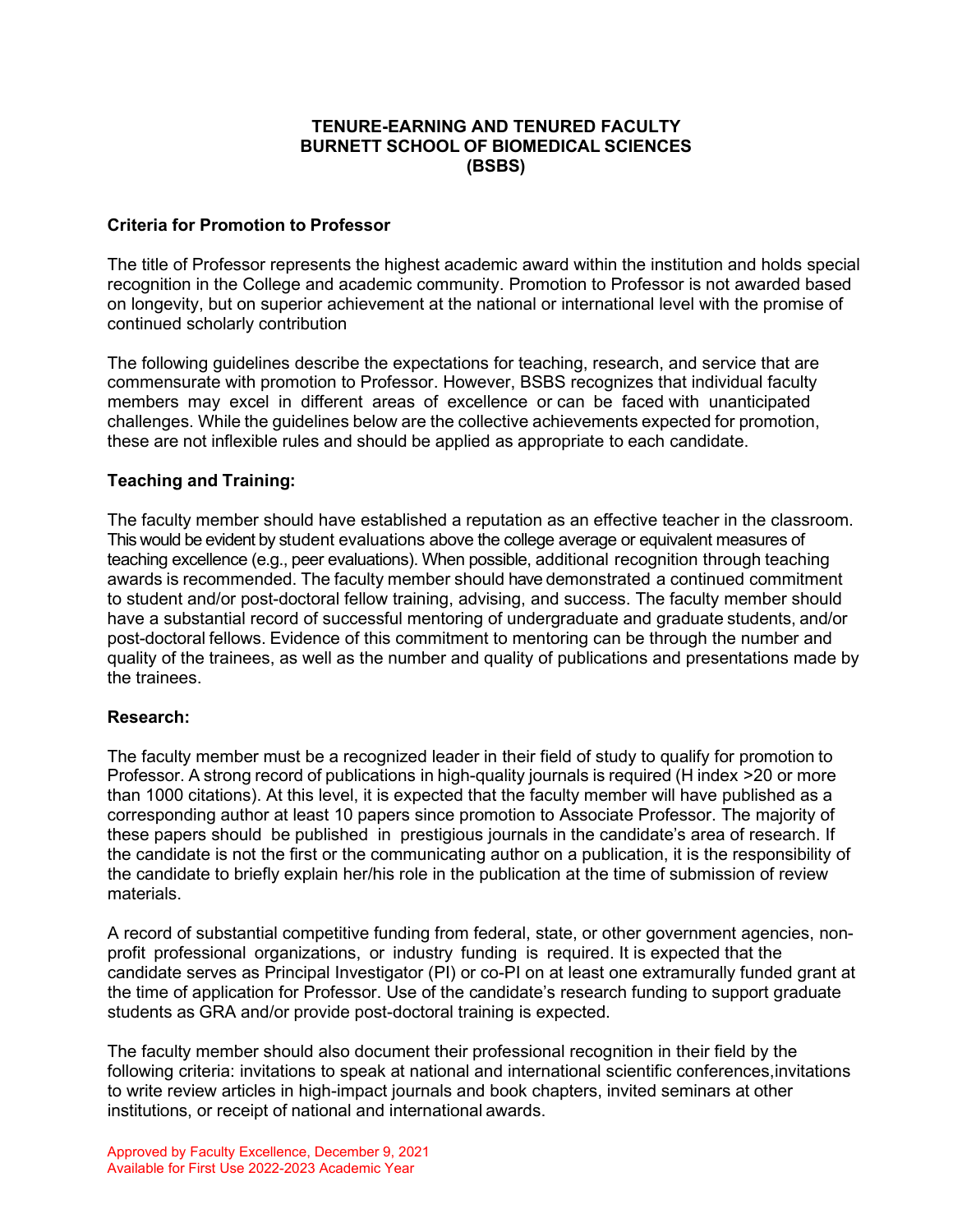### **Service:**

Institutional service is evidenced by active participation or leading senior-level committees at the unit, college, and university levels. Service activities at any level that enhance and promote the academic and research mission of the institution will be valued. Special consideration will be given when the candidate is involved in extensive and sustained service that results in impactful leadership efforts.

External professional service is expected and a major consideration for research-active faculty. A record of participation in National Institutes of Health (NIH) study sections and/or other comparable review panels for major funding agencies is expected. Other external services, such as editorial board membership, manuscript review, and/or organizing symposia, workshops or conferences, will be considered.

#### **Other Considerations:**

The candidate may describe any adverse conditions that have affected their research or overall job performance since promotion to Associate Professor, which will be verified and addressed by the School's Director in a letter as part of the candidate's Cumulative Progress Evaluation by the School Committee.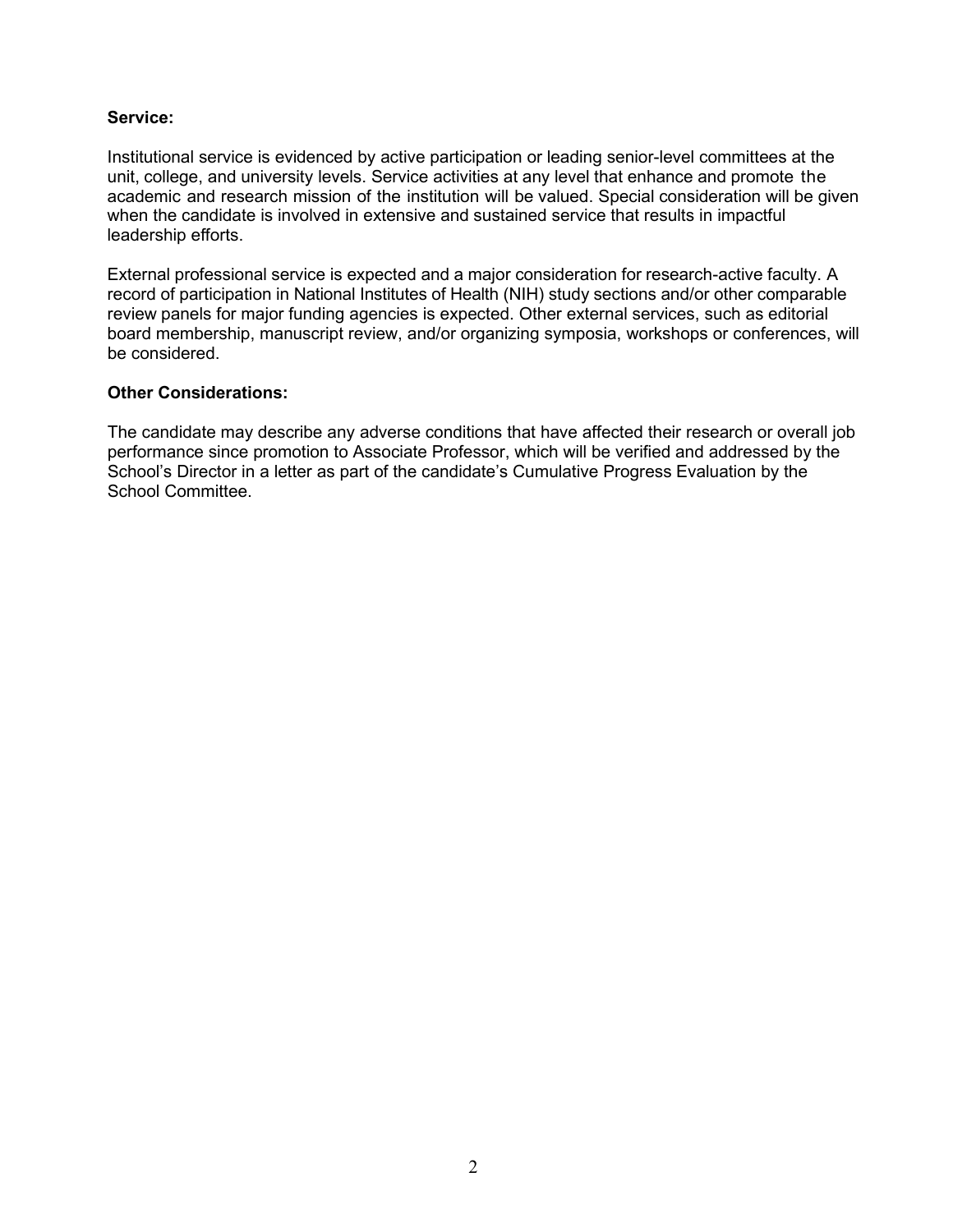## **General criteria for the granting of tenure, and promotion from Assistant to Associate Professor:**

Criteria below used to evaluate the progress of a candidate towards tenure and promotion are primarily focused on the establishment of an independent, successful, and viable research program at UCF. In addition, it is expected that the candidate is a successful instructional teacher and mentor for both graduate and undergraduate students. Participation in various service activities within the School, college and university, as well as the scientific community, is also expected.

# **Teaching:**

The faculty member should have established a reputation as an effective teacher in the classroom with a demonstrated commitment to teaching, advising and student welfare. This would be evident by strong student evaluations which clearly indicate the quality of the teaching. When possible, additional recognition through teaching awards is recommended. Whether a single instructor teaches a course, or a course is team-taught should not matter as long as the total effort of the candidate on an annual basis is equivalent to that of an average teaching load for the unit. How the candidate's teaching load compares to the average teaching load is discussed with the candidate during Annual Evaluations and Cumulative Progress Evaluations.

The faculty member should have demonstrated a commitment to student and/or post-doctoral fellow training, advising, and success. The faculty member should have a substantial record of successful mentoring of undergraduate and graduate students, and/or post-doctoral fellows evidenced by joint publications with the trainees. Evidence of this commitment to mentoring can be through the number and quality of the trainees, as well as the number and quality of publications and presentations made by the trainees.

## **Research:**

Foremost, candidates must demonstrate that they have established an independent research program, which is very likely to be sustained into the future. Below are the minimum criteria for tenure and promotion for all tenure-track faculty:

- 1) Publications must be based on work performed at UCF, or when applicable work performed elsewhere if given years of credit that count towards the tenure clock.
- 2) Substantial number of high-quality primary peer-reviewed publications that meet the following criteria:
	- It is expected that most of these publications are in journals within the top 20% of their respective field (JCR Thompson Reuters), although this may depend on the relative impact factor of journals in the faculty member's field.
	- A successful publication record as senior/corresponding author should be defined by a metric that includes the number of publications multiplied by the ISI impact factor of the journals, which should exceed 20.
- 3) A peer-reviewed grant equivalent to an NIH R01, or multiple smaller federal grants (see below) should be funded during the tenure clock at UCF from work done at UCF as PI, or an equal PI in a multiple PI (MPI) award. At least one of these grants should be active at the time of promotion and tenure.

Examples of R01-equivalents include: R33, U01 or similar NIH awards, NSF Career award or substantial multi-year (3+ year) federal grant.